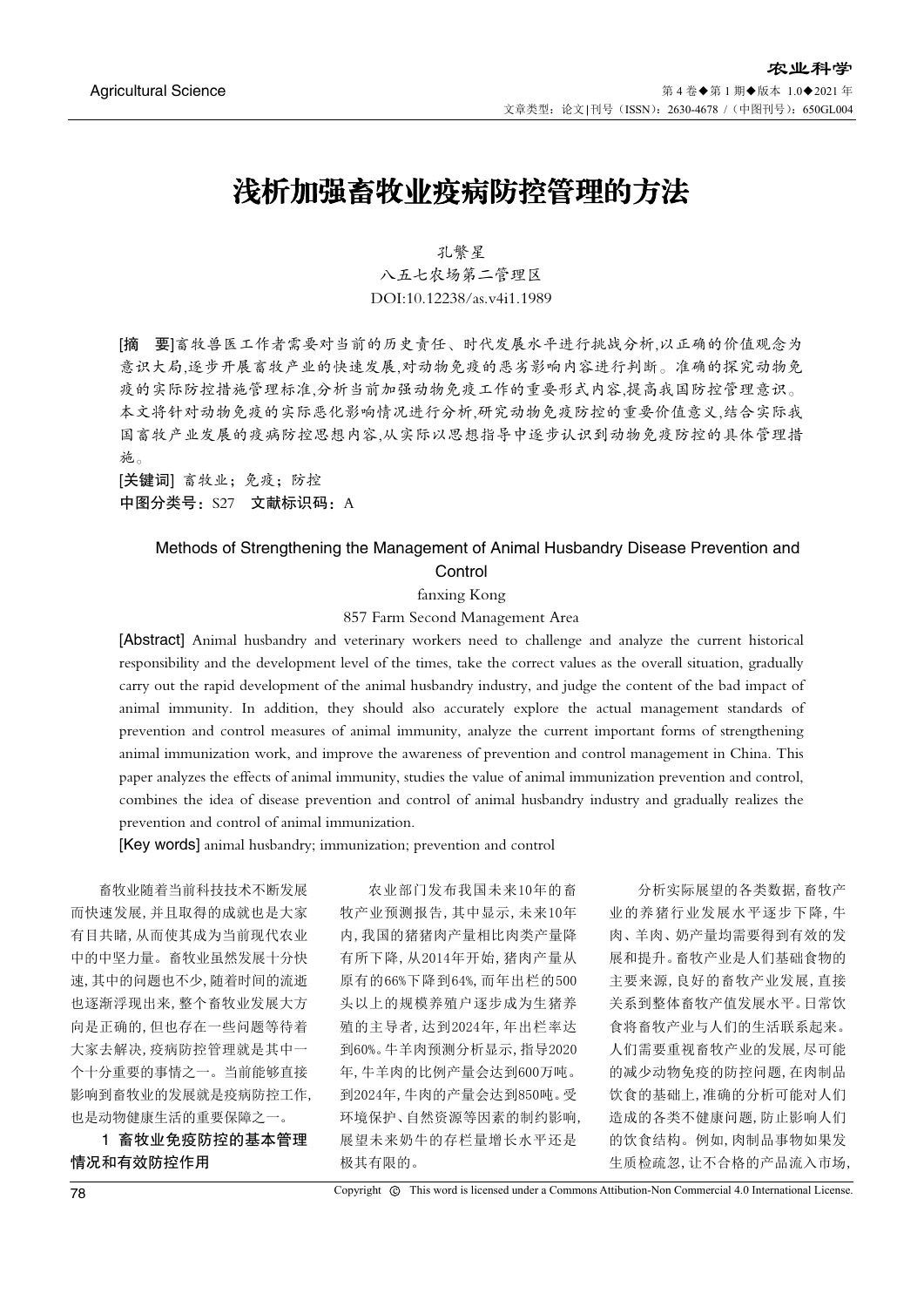第 4 卷◆第 1 期◆版本 1.0◆2021 年 文章类型: 论文 |刊号 (ISSN): 2630-4678 / (中图刊号): 650GL004

就会造成食物引发的各类安全事件问 题。动物免疫的存在,养殖在动物疾病 的预防和治疗过程中,往往需要使用各 类抗生素,药物体药期的实际执行水平 不到位。如果动物性食品在其残留量超 标,就会造成对原微生物的抗药作用, 对人们的生命造成严重的危害。食品安 全对于动物免疫具有重要的威胁性意 义,与人们的健康、食品的安全紧密的 联系着。

当今80%的人类传染病都可以追溯 到动物的身上。对于一些特大的人畜共 患的疾病,对于人们的威胁是极其严重 的。例如,非典型性肺炎,就是由动物的 身上引起,传给人类的。由此可见,动物 疾病对于人类的生命安全、健康发展存 在极大的威胁。需要根据实际情况,严格 的控制动物的免疫工作视屏,逐步降低 动物疫病的传播途径和发展水平,逐步 减少其可能产生的各种危害问题。

## 2 畜牧业疫病防控管理存在的 问题

2.1养殖户管理水平不高

大家认为的动物防疫主要工作就是 针对疫病的预防、控制,对动物产品质量 的检验和检测也是畜牧业疫病防控管理 的主要工作内容,做好相关工作也是为 了让大家能够吃到健康、绿色的食品。 现在众多养殖户的养殖规模不大,从成 本上考虑,聘请年龄偏大的管理人员,并 且这类人员文化层次较低,最主要的是 对养殖的专业知识学习不到位,不能与 当前先进科学养殖技术相结合,还在使 用传统的家畜养殖方法,直接导致养殖 户管理水平不高。

2.2对疫病净化意识不强

由于养殖场的专业性不强,缺乏专 业知识,也就会对疫病净化意识有待欠 缺。部分养殖户完成免疫程序过程不是 按照实际的情况来进行设定,其中存在 一些不合理的地方,并且比较随意,在遇 到关键的疾病的时候不知道怎么下手, 最后导致较大的损失。在对疫病净化意 识没有得到重视,让一些简单的疫病不 能得到控制,最后发展成重大疫病,为养 殖场造成重大损失,甚至疫病蔓延,让人

类的居住环境存在重大隐患。

2.3疾病防疫观念不强

因为养殖户聘请的管理人员文化程 度不高,他们不能完全认识和理解到当 前科学养殖技术,那么,就会对畜牧业疫 病防控管理理念和意识十分薄弱,对其 中的疫病控制和预防不能达到相应的目 标。正是因为这些原因会直接导致部分 养殖户不能按照相应的免疫程序进行免 疫。常见的现象有,进入养殖场没有进行 消毒,并且这些物品没有放置在正确的 位置或者放置正确,也没能发挥它的作 用,只能做一个摆件;还有就是对专业部 门进行样品采集进行拒绝,不能能够理 解到这类做法的目的。

2.4缺乏专业人兽医管理

缺乏专业的兽医管理养殖户,在动 物生病之后,这些养殖户就只凭借自己 所谓的"个人经验"对动物进行医治, 不能真正做到"对症下药",甚至有的养 殖户看自己家里有什么药就对动物直接 使用,只有在看动物生病严重之后采取 寻找兽医。正是因为这些原因,很多养殖 场没有重视兽医这一部分,不能自己的 养殖场没有合理科学的疫病防控计划。 现在众多养殖场只从当前利益上看,为 了解决成本,使用一些比较便宜的药物, 甚至在没有专业收益指导下,直接使用 抗生素甚至是滥用抗生素。

3 加强动物免疫工作的核心思 想管理价值

不管是在什么时期、什么标准水平 上,都需要兽医工作者,根据当前的形 式、标准水平进行分析,充分把握疫病的 防控水平,积极推行有效的动物免疫防 控工作流程。动物免疫工作需要以有效 的内外结合方式进行开展,坚持标本兼 治的过程,从长远角度进行分析,从动物 实际的疫病水平进行判断,尽快做好防 控管理工作,对每一项工作进行具体内 容的分析和判断。按照动物疫病的控制 水平,以点连线,逐步拓展,规划管理水 平,确定整体药物控制的多层面治理效 果。加强实施有效的选中、接种过程, 加强种源的有效监控测定,严格的控制 畜牧免疫疾病的安全性。按照畜牧传染

的特性,分析传播途径,加强隔断处理的 效果。按照需求,逐步完善畜牧的定期观 察水平,从源头控制疫病的发生和发展。 根据养殖场的实际建设需求,从场地选 址,进场,规划,内部管理,到风险控制等, 通过深层次的卡角分析,建立有效的管 理疫病防控措施。从预防角度进行判断, 以正确的方式逐步落实免疫消除的各类 问题。

农业科学

### 4 畜牧业疫病防控管理的方法

4.1提升人才管理水平,做好动物疫 情应急处理

做好畜牧业疫病防控管理工作,就 需要提高相关人员的管理水平,同时,还 应该制定出相应计划,能够对动物疫情 做好应急处理。一般情况下,若是动物疫 病防控管理工作做好,在遇到一般情况 都能够及时处理,不过,若是因为粗心, 疫病防控存在疏忽,这就需要专业人员 针对相关情况进行不急救,避免疫情进 一步扩大,并做好相应的疫病防控应急 处理。做好畜牧业疫病防控管理工作不 仅能够保证食品安全,还能更好促进养 殖业发展。

4.2做好宣传工作,提高群众疫病防 控意识

畜牧业疫病防控工作与其他国家相 比稍微晚了一点,它的重要性还没有得 到大家的重视,并且部分群众对动物防 疫工作认识还存在一定问题,对专业知 识认识不到位。针对这些情况相关部分 应该利用相应的途径,做好宣传工作,提 高群众疫病防控意识。主要是通过大力 宣传动物疫病防控工作的必要性和重要 性,让群众能够从根源上改变相关意识, 并且通过专业指导,能够提高自我防疫 保护意识,让养殖场的工作能够更加健 康有序发展下去。

4.3增加对防疫工作经费,引进先进 技术和培养专业人才

很多基层防疫工作经费的多少有着 重要作用,因为这个原因让一些基层兽 医站的设备落后,人才引进遇到困难。那 么,增加对防疫工作经费,才能解决先进 设备、技术和人才的相关问题。引进先 进的设备和人才,做好相关防疫工作,能

Copyright © This word is licensed under a Commons Attibution-Non Commercial 4.0 International License. 79